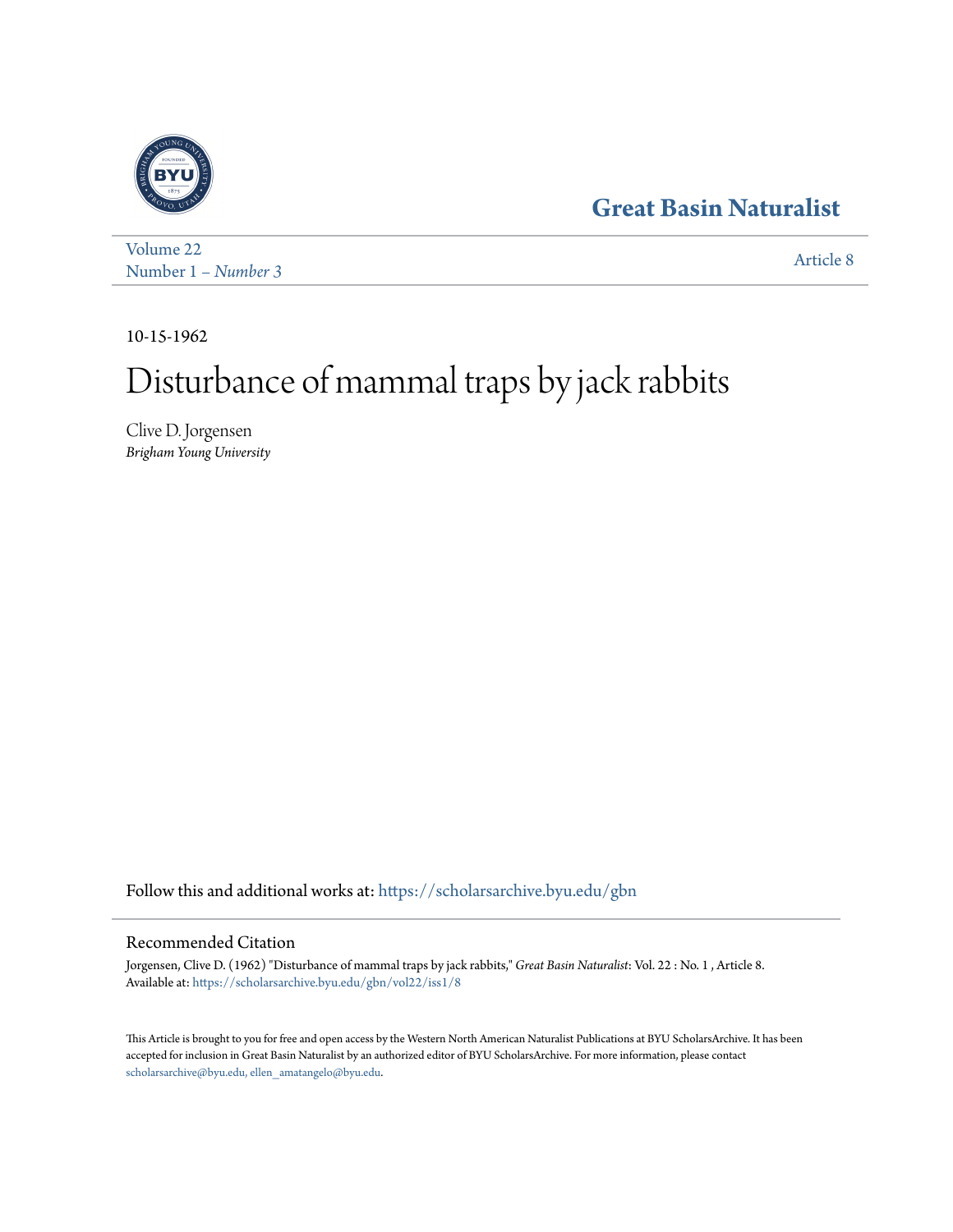#### Clive D. Jorgensen"

During studies of rodent populations at the Atomic Test Site, Mercury, Nevada, considerable disturbance of Young-type mammal traps occurred. After several months of trapping for three consecutive nights each month in a Grayia spinosa ( $\hat{H}$ ooker) Moq. and Lycium andersonii Gray plant community, it was evident that the trap disturbance was somewhat systematic. On the basis of tracks, fecal droppings, and observance of the implicated animals, the disturbance was attributed to activities of black-tailed jack rabbits, Lepus californicus deserticola Mearns. The trapping design of 144 traps spaced at 75 foot intervals over <sup>a</sup> 15.6 acre grid, was for <sup>a</sup> study of rodents. When disturbance by the hares became a serious threat to the collection of rodents data, the trapping pattern was altered to determine their reactions and behavior as a prerequisite to their removal from the study area. Study plots in other plant communities were trapped in the same manner at similar times, but none was so heavily disturbed.

#### PROCEDURES AND RESULTS

Initially, many traps were sprung but not overturned. Assuming that hares were trying to enter the traps to obtain the oatmeal bait, all traps were closed and baited. The baited, closed traps were disturbed as frequently as those which were baited and left open. By the end of six consecutive nights of baiting, disturbance had increased considerably.

Source of stimulation for the disturbance was investigated by of fering the hares both unbaited and baited traps. Relatively few of the unbaited traps were disturbed.

Bait was moistened, formed into small balls, dried, and placed in alternate traps. The bait balls could not pass through the screen of overturned traps, but were accesible to visual and olfactory senses. Other traps were baited with oatmeal flakes as usual. Relatively few of the traps with bait balls were disturbed.

Thirty-six baited traps were displaced 10 feet from their original positions and the traps around the perimeter of the study area next to established trails were baited. Another 36 traps were left in position beside the trails and made by us as we repeatedly walked through the quadrat. Both displaced and regularly placed traps were disturbed, although more of those by trails were disturbed than those away from trails.

In order to determine if the hares followed the straight lines of traps. 10 traps selected at random in the interior of the quadrat and all the perimeter traps were baited. Relatively more of the perimeter

<sup>1.</sup> This study was supported (in part) by Atomic Energy Commission Contract AT 11-1 780.

<sup>2.</sup> Brighani Young I'niversily. Radiation Ecology Project, Mercury. Nevada.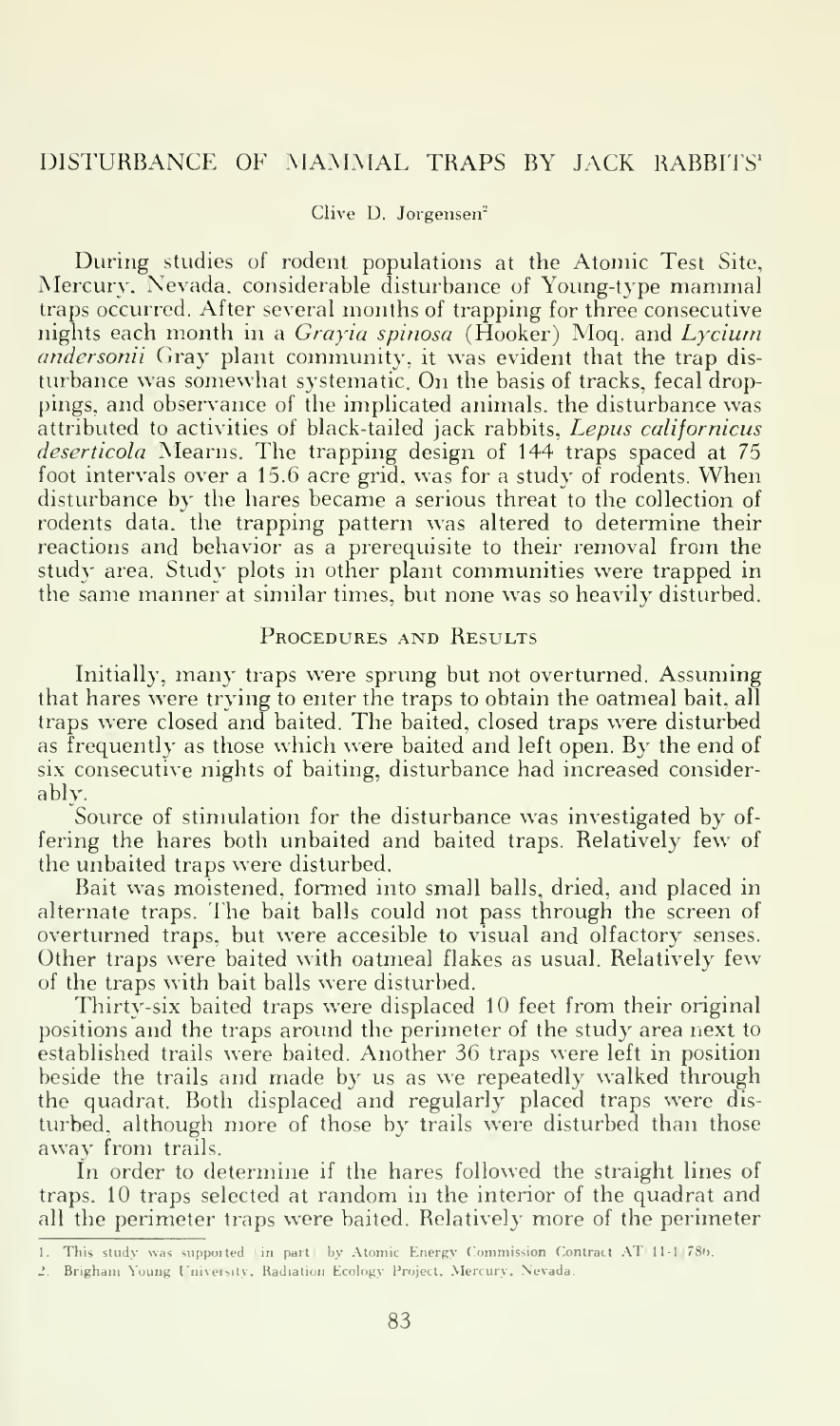84 CLIVE D. JORGENSEN

The Great Basin Naturalist Vol. XXII, Nos. 1-3

traps were disturbed than those randomly selected in the interior of the quadrat.

|                | Trapping and<br>baiting plan | Condition of<br>bait and traps |     |        | Average<br>percentage<br>of traps<br>disturbed<br>41 | Date (1961)<br>unless<br>indicated<br>otherwise)<br>Sept.-Mar.<br>$(1960-61)$ |
|----------------|------------------------------|--------------------------------|-----|--------|------------------------------------------------------|-------------------------------------------------------------------------------|
| 1.             | All baited                   | flakes - traps open            |     |        |                                                      |                                                                               |
| $\frac{1}{2}$  | All baited                   | , ,                            | , , | closed | 43                                                   | Jan. & Mar.                                                                   |
| 3.             | None baited                  |                                | , , | , ,    | $\tilde{5}$                                          | Jan.                                                                          |
| $+$            | 72 alternates baited         | 5.5                            | 53  | 53     | 83                                                   | Jan. & Feb.                                                                   |
|                | 72 alternates not baited     |                                | , , | 52     | $\mathfrak{D}$                                       |                                                                               |
| 5 <sup>1</sup> | 72 alternates baited         | 53                             | , , | 55     | 91                                                   | Feb.                                                                          |
|                | 72 alternates baited         | balls                          | , , | 55     | 22                                                   |                                                                               |
| 6.             | 36 displaced baited          | flakes                         | 5.5 | 7.9    | 32                                                   | Feb.                                                                          |
|                | 36 in place baited           | 53                             | 5.9 | 53     | 59                                                   |                                                                               |
|                | 72 in place not baited       |                                | , , | 22     | $\Omega$                                             |                                                                               |
| 7.             | 44 perimeter baited          | 22                             | , , | 22     | 86                                                   | Feb.                                                                          |
|                | 100 interior not baited      |                                | , , | 22     | $\theta$                                             |                                                                               |
| 8.             | 44 perimeter baited          | , ,                            | , , | , ,    | 92                                                   | Feb.                                                                          |
|                | 10 displaced baited          | 7.7                            | 55  | , ,    | 46                                                   |                                                                               |
|                | 90 interior not baited       |                                | , , | 2.2    | $\overline{2}$                                       |                                                                               |

Table I. Disturbance of traps by jack rabbits in a 15.6 acre quadrat of 144 traps spaced at 75 foot intervals.

Time of activity was investigated by observing for trap disturbance immediately before sunrise and after sunset. No disturbance occussed during the daytime, but 69 per cent of the traps were disturbed during the night. Hares were observed morning and evening lying in hollows underneath the foliage of shrubs. At night they were seen moving within the quadrat. On one occasion, a hare was feeding on oatmeal next to an over-turned trap. During these observation periods of clear, calm weather conditions, their feeding activities apparently were strictly nocturnal.

#### DISCUSSION

Life history and population fluctuations of jack rabbits have been studied by Vorhies  $(1933)$ , Philip et al.  $(1955)$ , Woodbury  $(1955)$ <br>Lechleitner  $(1958a)$ , Adams and Adams  $(1959)$ , and Bronson and Tiemeier (1959). Little has been published which adds to an understanding of their behavior. Lewis (1946) demonstrated the effectiveness of a strip of rye in affecting a barrier, and Bronson and Tiemeier (op. cit.) studied the relationship of precipitation to population response. Lecheitner (1958a and 1958b) studied habitat and environmental effects, alternation in home range, feeding preferences, and means of detecting food.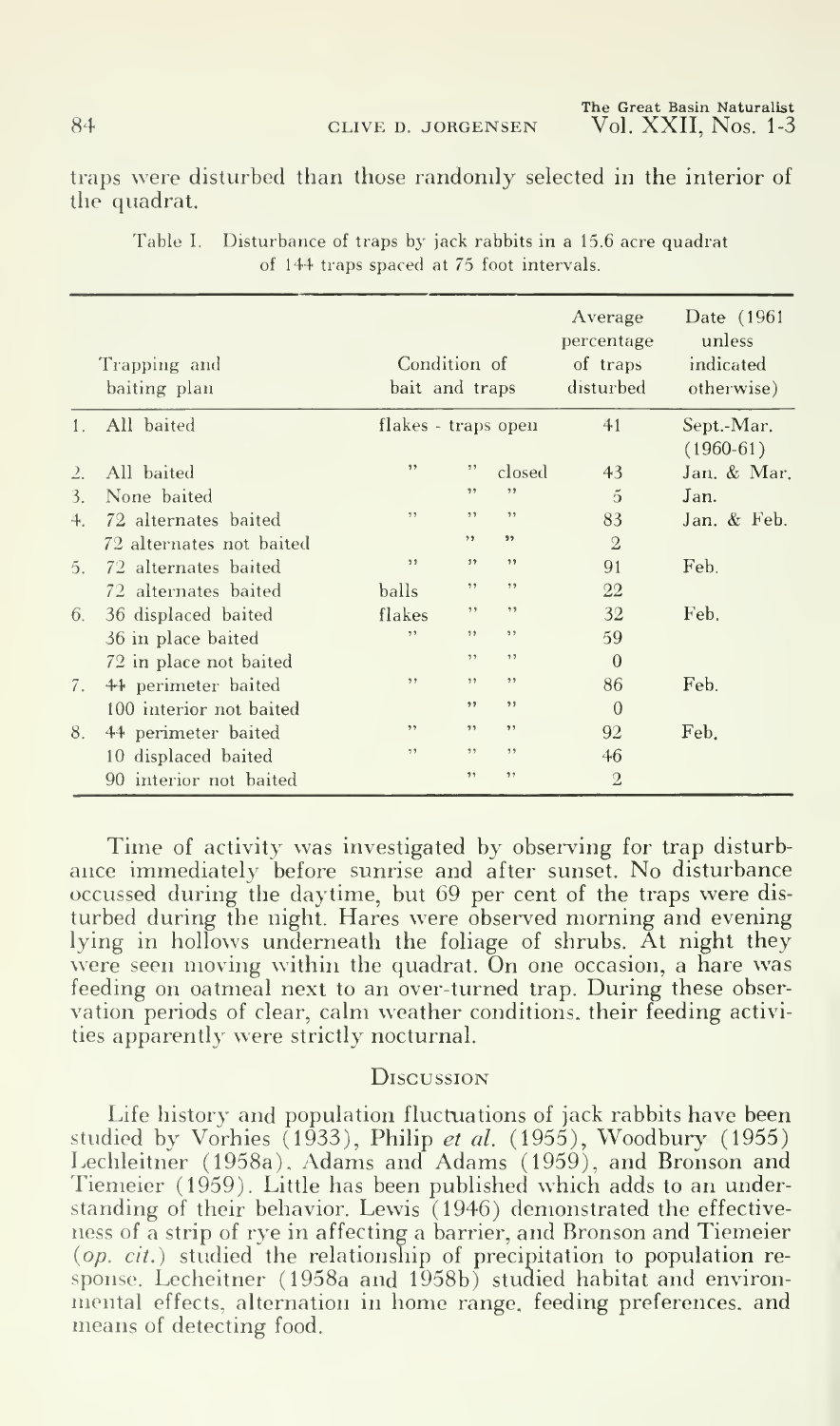It is not known how the trap disturbance behavior was initiated in our study or why it became so extensive in such a limited area. Inasmuch as the disturbance did not begin until 24 days after the first traps were baited, it is possible that the hares learned the be havior during this interum of repeated trapping. Similar traps dis turbances occurred in other study areas, but to <sup>a</sup> much less degree. The high incidence of disturbance in this one area may have been due to a high population of hares, but this does not explain the lack of disturbance in other areas where populations of hares were equally high. Seasonal cycles may have an influence. During the season of our study, there may have been greater competition for food because of population increase resulting from the birth of young. However, during July and August when hare numbers were seemingly as high in other study areas, there was little trap disturbance.

Spatial distribution of hares was difficult to determine because we could not differentiate between individual hares, and usually only one was seen at a time. Although nine hares were eventually removed from the quadrat, at least one remained, resulting in no less than <sup>10</sup> in this single 15.6 acre plot. When little disturbance oc curred, it was usually localized, suggesting activity of only one or two individuals.

Lechleitner (1958b) suggested that the sense of smell seemed to be used for identification of food. In our study, when inaccessible bait only was used, only a few traps were disturbed. This suggests an ability to differentiate between accessible and inaccessible bait. Disturbance of unbaited traps may have been due to odors from previous baitings or animal inhabitants.

With reference to trail influence. Lechleitner (1958b) stated that jack rabbits not only make trails, but follow those made by man's activities. In our studies, apparently a stimulus resulted from contact with trails, although traps placed away from trails were disturbed. • Apparently the hares sought traps randomly, but if a distinct trail were found, it was followed in locating traps.

#### **CONCLUSIONS**

Following this sequence of experiments, the following theories are presented.  $(1)$  The hares responded to the bait inside the trap rather than the trap itself. (2) Their visual senses enabled them to detect traps with accessible bait and avoid traps with inaccessible bait. (3) Searching was not systematic until trails were approached. at which time they followed them in their search. (4) Their behavior was suggestive of a learning process. (5) Their activity was primarily nocturnal.

#### **REFERENCES**

Adams, L. and II. B. Adams. 1959. Black-tailed jack rabbit car casses on highways in Nevada. Idaho and California. Ecology 40:717-719.